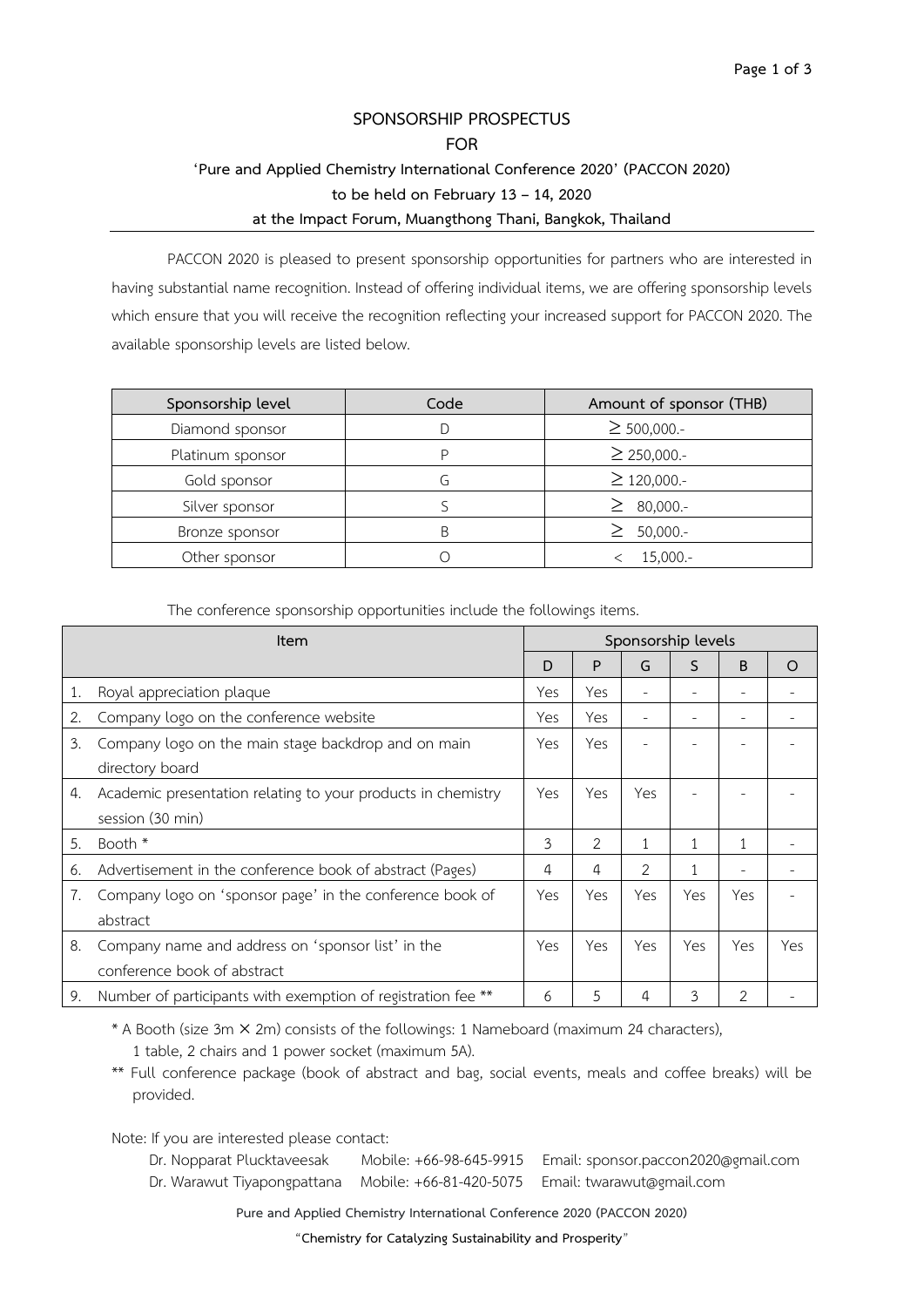#### **SPONSORSHIP APPLICATION FORM**

## **'Pure and Applied Chemistry International Conference 2020' (PACCON 2020)**

## **to be held on February 13 – 14, 2020**

## **at the Impact Forum, Muangthong Thani, Bangkok, Thailand**

| Contact Details |  |
|-----------------|--|
|                 |  |
|                 |  |
|                 |  |
|                 |  |
|                 |  |
|                 |  |
|                 |  |
|                 |  |

Note: Above information of your company/organization will be used for all acknowledgements in the conference.

| Sponsor Package                                                                               |                    | Payment Details                                 |  |  |
|-----------------------------------------------------------------------------------------------|--------------------|-------------------------------------------------|--|--|
| (Please mark on the package you select)                                                       |                    |                                                 |  |  |
| $\Box$ Diamond package                                                                        | $(≥ 500,000.-THB)$ | [] Cheque                                       |  |  |
| $\Box$ Platinum package                                                                       | $(≥ 250,000.-THB)$ | Mail cheques to:                                |  |  |
| $\Box$ Gold package                                                                           | $(≥ 120,000.-THB)$ | Department of Chemistry, Faculty of Science and |  |  |
| $\Box$ Silver package                                                                         | $(2 80,000 - THB)$ | Technology, 99 Moo. 18 Paholyothin Road, Klong  |  |  |
|                                                                                               | $(2 50,000 - THB)$ | Nueng, Klong Luang, Pathumthani 12121 Thailand. |  |  |
| $\Box$ Bronze package                                                                         |                    | [] Bank Transfer                                |  |  |
| $\Box$ Other package<br>$(< 15,000.$ - THB)                                                   |                    | Account name: PACCON                            |  |  |
| For Diamond or Platinum or Gold packages<br>$\Box$ Academic presentation in chemistry session |                    | Account Number: 152-463669-1                    |  |  |
|                                                                                               |                    | Account Type: Saving                            |  |  |
|                                                                                               |                    | Bank Name: Bangkok Bank                         |  |  |
|                                                                                               |                    | Swift Code: BKKBTHBK                            |  |  |
|                                                                                               |                    | Branch: Bangkok Bank Sayam Sa Khwae Rama 1 Rd., |  |  |
|                                                                                               |                    | Pathum Wan, Patumwan, Bangkok, 10400            |  |  |
|                                                                                               |                    | AmountBaht                                      |  |  |

**Pure and Applied Chemistry International Conference 2020 (PACCON 2020)** "**Chemistry for Catalyzing Sustainability and Prosperity**"